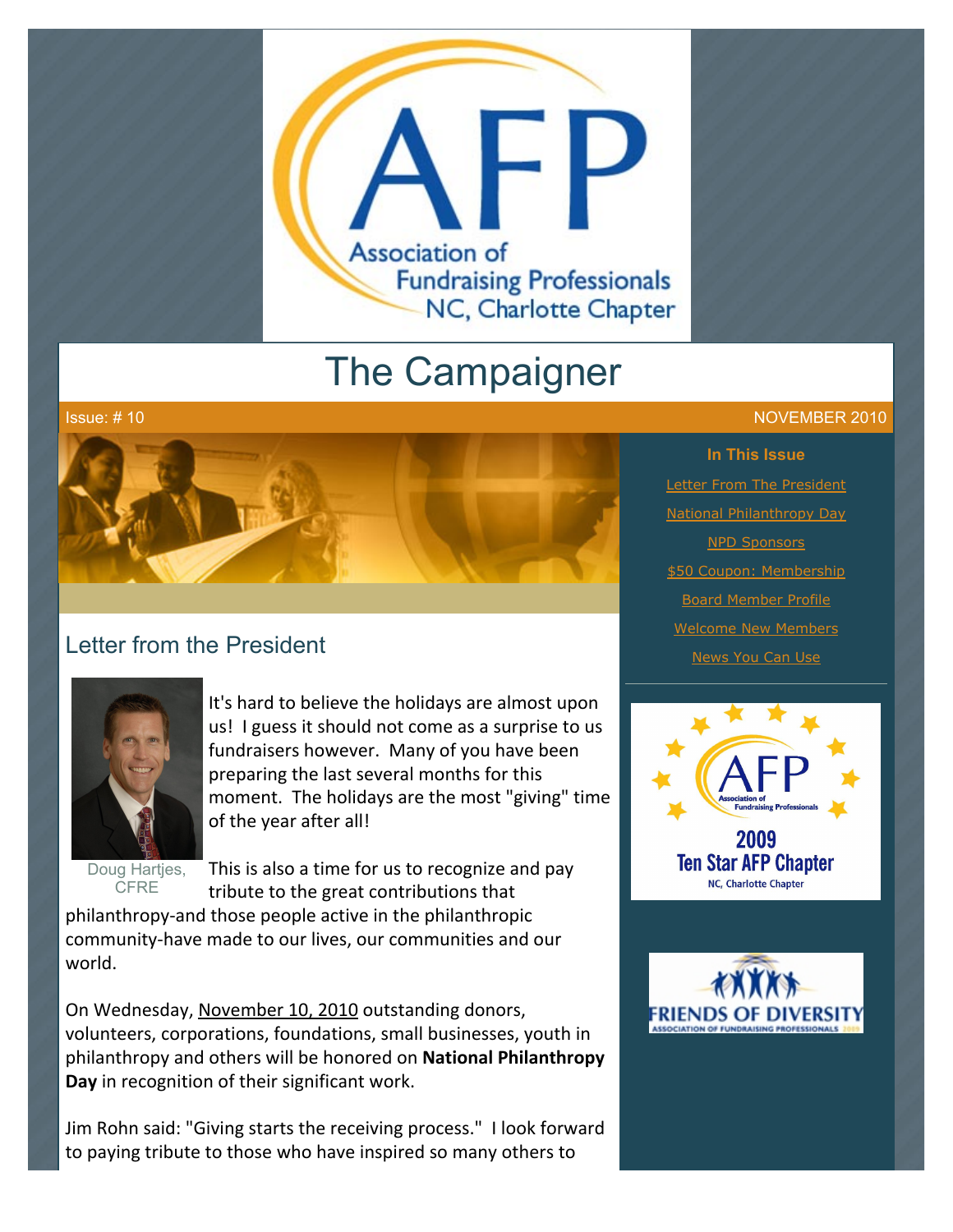give.

I hope to see you at the event!

Doug Harties, CFRE President, AFP Charlotte

# 2010 National Philanthropy Day

**Wednesday, November 10, 2010**



National Philanthropy Day®

AFP Charlotte will host the 19th Annual

National Philanthropy Day Awards luncheon to be held on Wednesday, November 10, 2010. Networking will begin at 11:15 a.m., and the luncheon will start at 11:45 a.m. to 1:00 p.m. at the Ritz Carlton, Charlotte. The ceremony will honor community members who change the world with a giving heart.

Awards are to be given in ten categories including Outstanding Philanthropic Small Business, Outstanding Philanthropic Organization, Outstanding Philanthropist, Outstanding Legacy, Outstanding Volunteer Fundraiser, Outstanding Emerging Philanthropist, Outstanding Student Philanthropy, and Outstanding Professional Fundraising Executive, and Outstanding Champion of Diversity. [See 2010 Award Winners](http://archive.constantcontact.com/fs051/1101610725496/archive/1103605995535.html)

[For more information, contact Sharon Harrington at 704-687-0082 or email](mailto:scharrin@uncc.edu) her. [LIMITED, INDIVIDUAL SEATING TICKETS REMAIN.](http://afp-charlotte.org/rsvp_details.html?id=2925)

### **Thank you to our National Philanthropy Day Sponsors**

Heart of Platinum/ Lead Sponsor **Blue Cross Blue Shield of North Carolina Foundation**

> Heart of Gold Sponsor **Davidson College UNC Charlotte**

Heart of Silver Sponsors **CPCC Foundation Greater Charlotte Cultural Trust Leave A Legacy Norsan Multimedia**

In-Kind Sponsors **The Ritz-Carlton, Charlotte WFAE 90.7 FM Lead Source Marketing Loftin & Company Printers**



#### **Upcoming Meetings: For more information on these and other programs, [click here](http://www.afp-charlotte.org/rsvp.html)**

#### 2010 Board

President Doug Hartjes, CFRE President, Make A Wish Foundation of Central & Western North Carolina

President-Elect Amy Tribble Director of Development, Council for Children's Rights

VP, Outreach/Diversity Jenni Gaisbauer, CFRE Senior VP of Development, Levine Museum of the New South VP, Member Services Michelle Hamilton, CFRE Development Officer, Crisis Assistance **Ministry** 

VP, External Relations Armen S. Boyajian Director of Leadership Giving, Catholic Diocese of Charlotte

VP, Professional Advancement Todd W. Hartung, Jr. Director of Advancement, Cannon School

**Secretary** Jamie Hayes, CFRE Director of Development, Presbyterian Hospital Foundation

Treasurer Jennifer Sheely Vice President of Development, Holy Angels Foundation, Inc.

Past President Beth Fischer, JD, CFRE Director of Principal Gifts, UNC Charlotte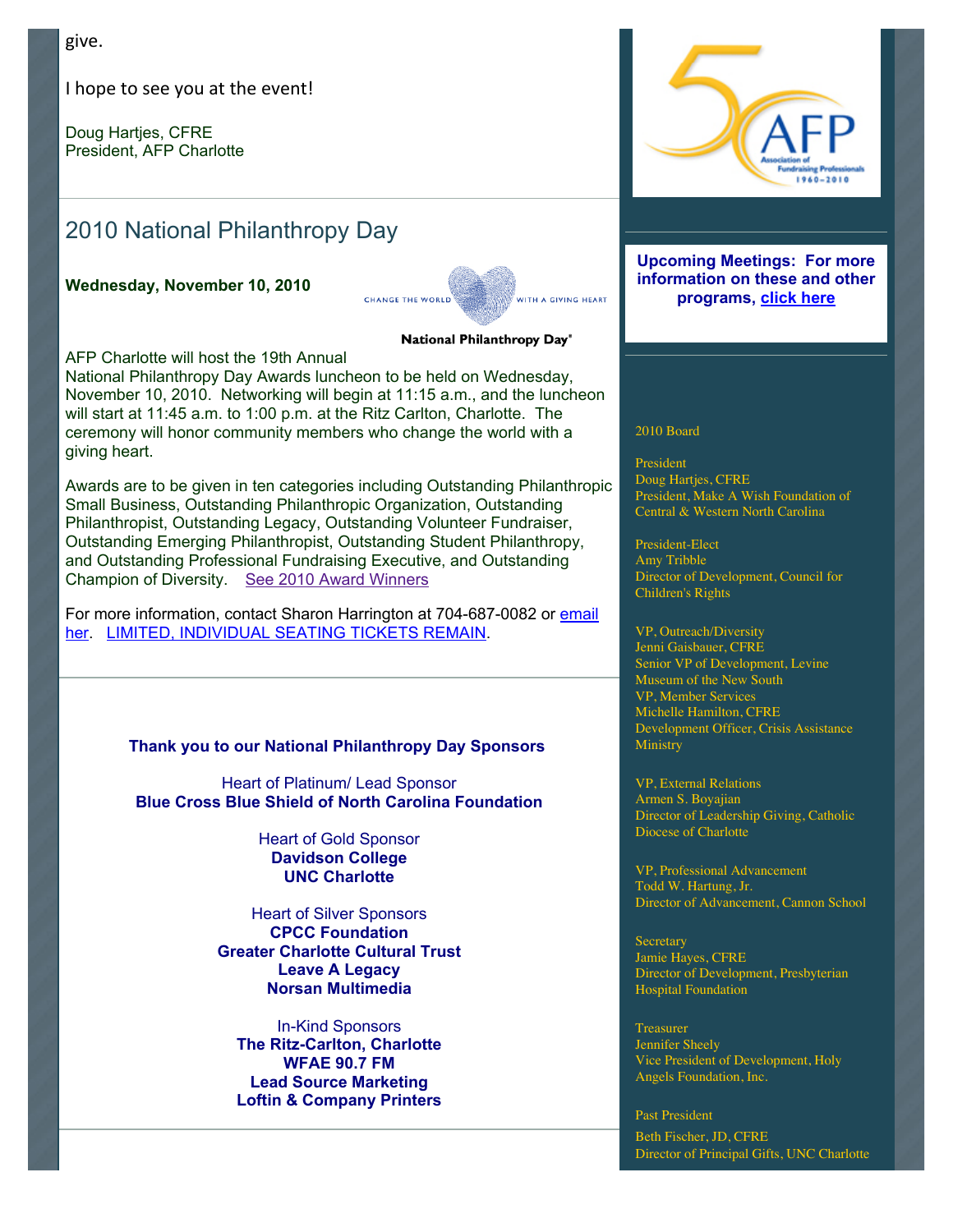## \$50 Active New Member Discount **Offer Expires November 30th**

In honor of National Philanthropy Day®, AFP will be offering a \$50.00 discount to new members joining in the Active category by November 30, 2010.Fill out the membership invitation as usual (available on [www.afpnet.org\)](http://www.afpnet.org/), but deduct \$50.00 from the total and [include this coupon](http://www.afp-charlotte.org/customers/102012921065393/filemanager/10NPD_member_discount.pdf) with your payment. Coupon must be included with payment in order to receive the discount.

## Board Member Profile **Jamie Hayes, CFRE**

The AFP Charlotte Board of Directors is thrilled to have Jamie Hayes serve as Secretary. Jamie's love for raising money started as a young girl. She even saved some of her allowance each year to give back to children in need. Jamie has continued to develop that concept of helping others throughout her career and today is Director of Development for Presbyterian Healthcare Foundation.



Jamie's first official fundraising experience came during a college internship at the American Red Cross in Austin, Texas. Even then, her supervisor knew Jamie would be great as a development officer. She received her Masters of Arts in Philanthropic Studies from the Center on Philanthropy and her Masters of Public Affairs from Indiana University at Indianapolis.

In the pursuit of bettering herself as a fundraiser, Jamie received her CFRE three years ago. Jamie has left her mark working for a variety of organizations in the non-profit field including Special Olympics, Zoo

Jamie Hayes, CFRE Atlanta, the Atlanta Women's Foundation, the

American Cancer Society and NPower Indiana.

In her current role as Director of Development for Presbyterian Healthcare Foundation, the non-profit is celebrating its 30th year of making a difference. Since 1980, the Foundation has generated more than \$50 million in charitable giving for the hospital.

Since the start of her career about 10 years ago, Jamie has been involved with AFP. She said it's been "an invaluable source for keeping abreast of new topics in the field and networking with peers." For 2010, in addition to serving as Secretary of the Board she's also working with CFRE programming.

In her personal life, Jamie loves the outdoors-especially hiking with her husband and their two dogs. She also enjoys traveling, particularly internationally. Jamie's other hobbies include reading, playing poker and watching "junk" TV-which she admits to loving the housewives shows. For more information about Presbyterian Healthcare Foundation, [click here.](http://http//www.presbyterian.org/site/give_back/foundation/?utm_source=redirect&utm_medium=all&utm_campaign=foundation)

## New Members **Welcome to our newest members:**

AFP-Charlotte welcomes the following new members:

Programs Tamara Brainerd, CFRE Vice President, Operations, Junior Achievement of Central Carolinas

Legislative Linda Breen Director of Philanthropy, College of Education, UNC Charlotte

**Mentoring** Ben Mohler Director of Philanthropy and Development, UNC Charlotte

National Philanthropy Day Chair Sharon Harrington, JD Director of Development, College of Liberal Arts & Sciences, UNC Charlotte

NC Philanthropy Conference Chair Shannon Hinson Director of Individual Giving, Thompson Child & Family Focus

Senior Forum Patton McDowell Patton McDowell & Associates, LLC

**Scholarships** Kelly Lynn Director of Development & Community Engagement, Charlotte Emergency Housing

At-Large Katie Benston, CFRE

Chapter Administrator Sharon A. Tripp